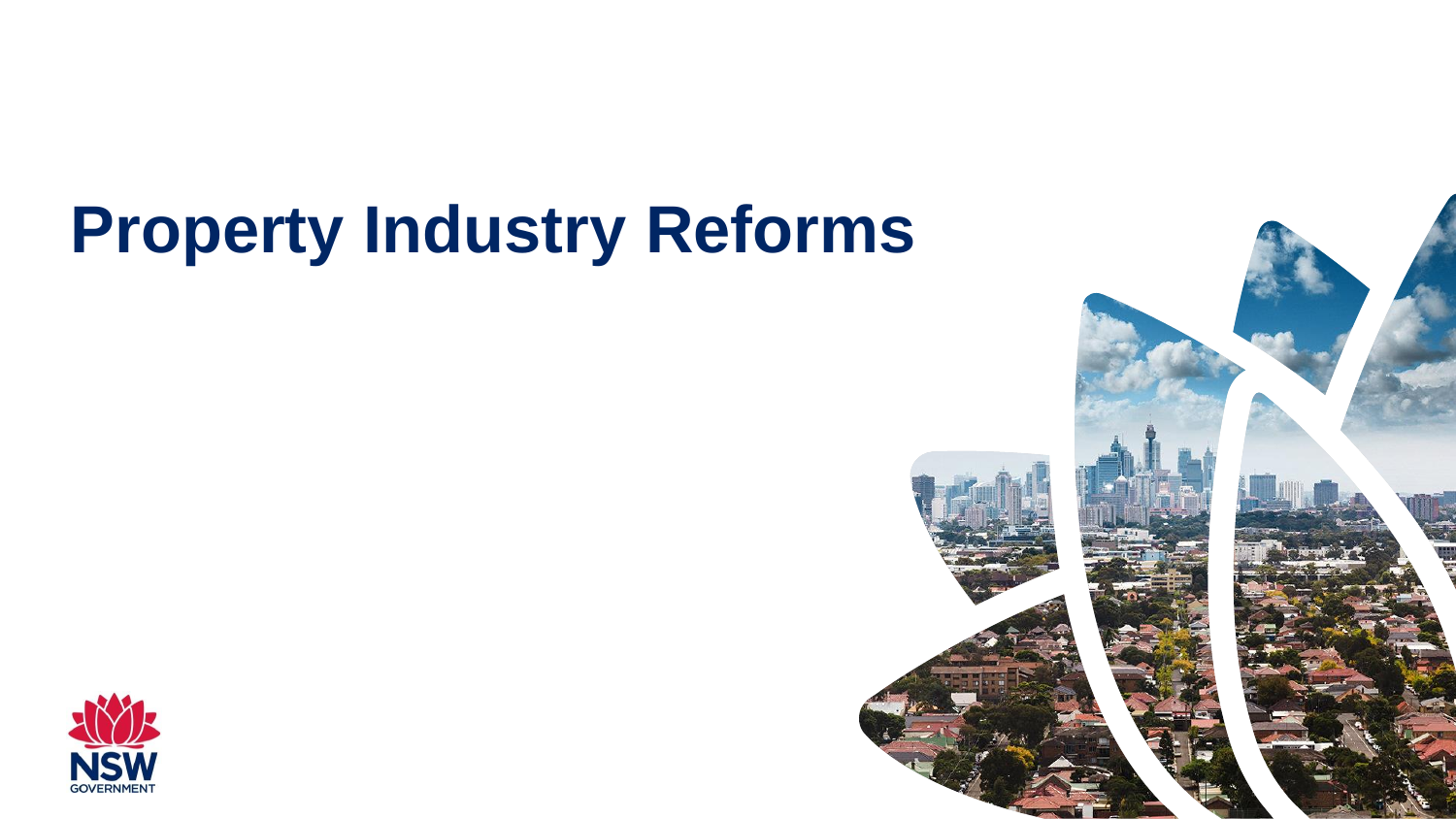## **Contents**

- **1. Licences classes, categories and qualifications**
- **2. Licensees in charge and trust accounts**
- **3. Continuing Professional Development (CPD)**
- **4. Compliance - material facts, rules of conduct and supervision guidelines**

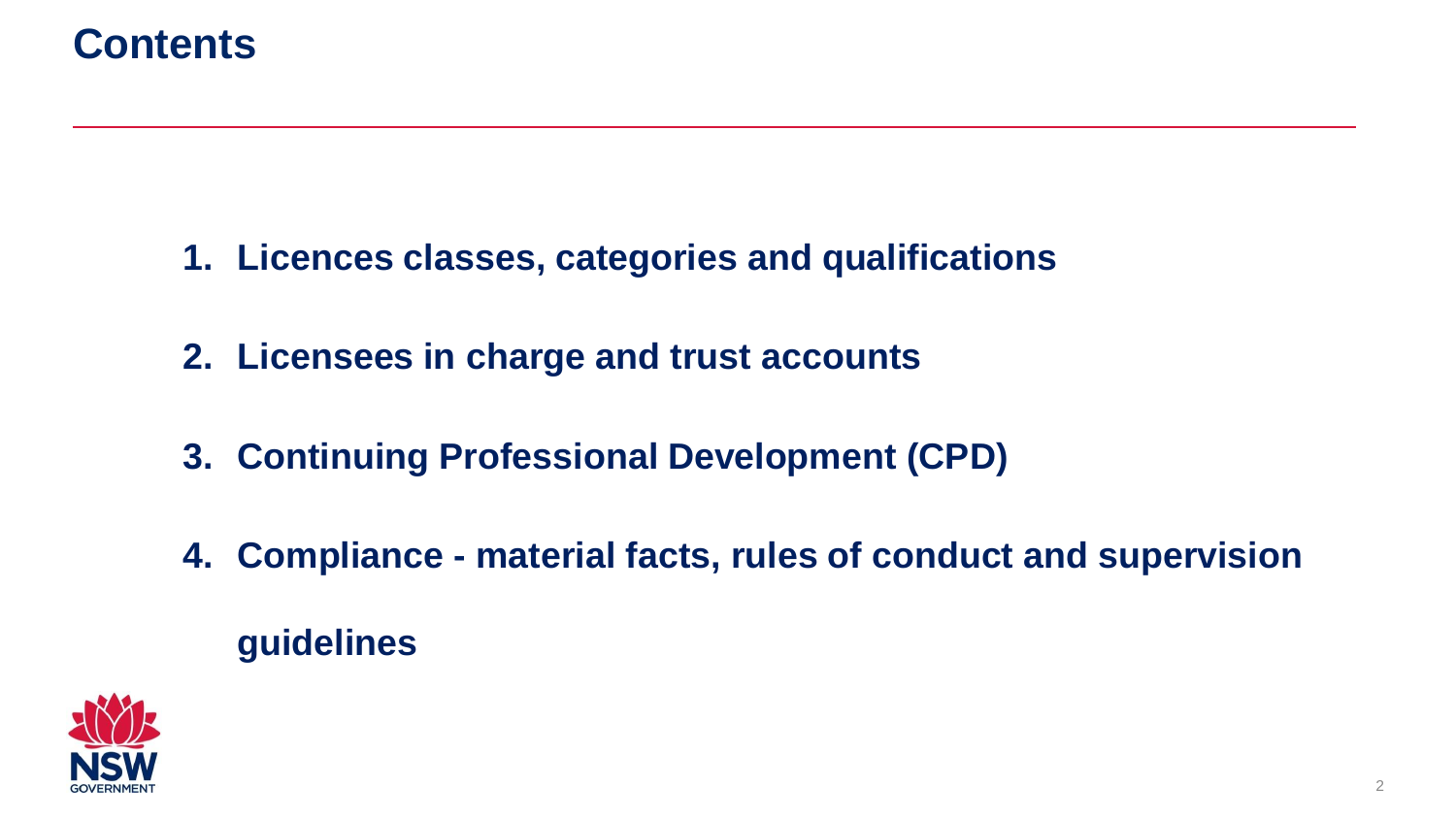The reforms will commence on 23 March 2020

The changes will affect over 57,000 property licence and certificate holders, including:

individual licensees (23,000)

certificate holders (26,000)

licensed corporations (8,000)

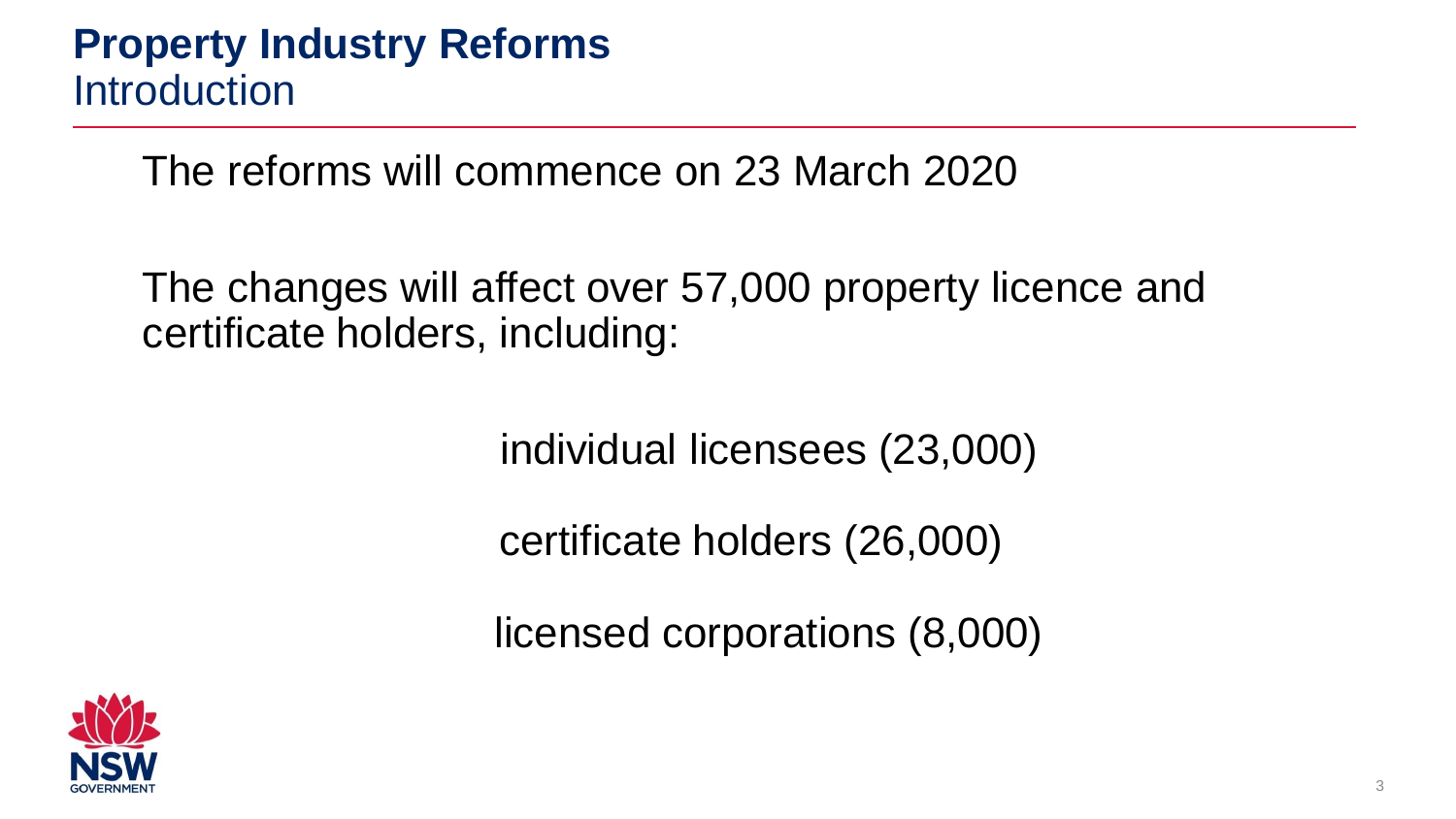# **Licence Categories**

**GOVERNMENT** 

| <b>Contract Contract Contract Contract</b><br>$\sim$ $\sim$ $\sim$ $\sim$ $\sim$ $\sim$ $\sim$<br><b>New Licence Categories</b> | <b>Current Licence Categories</b>                                     |
|---------------------------------------------------------------------------------------------------------------------------------|-----------------------------------------------------------------------|
| <b>Real Estate (unrestricted)</b>                                                                                               | Only new applicants who have completed the new<br>training package    |
| Real Estate – Sales and Leasing                                                                                                 | Real Estate, Buyers Agent, On-site residential property<br>management |
| Real Estate – Business Broking                                                                                                  | <b>Business Broking</b>                                               |
| Real Estate – On-site Residential Property<br><b>Management</b>                                                                 | <b>On-site Residential Property Management</b>                        |
| <b>Stock and Station</b>                                                                                                        | <b>Stock and Station</b>                                              |
| Stock and Station/Real Estate (may be<br>conditioned to Sales and Leasing for existing<br>holders)                              | Persons holding both Stock and Station and Real<br><b>Estate</b>      |
| Stock and Station (stock only)                                                                                                  | Persons who have nominated for a conditional licence                  |
| <b>Strata Management</b>                                                                                                        | <b>Strata Management</b>                                              |
| <b>NSW</b>                                                                                                                      |                                                                       |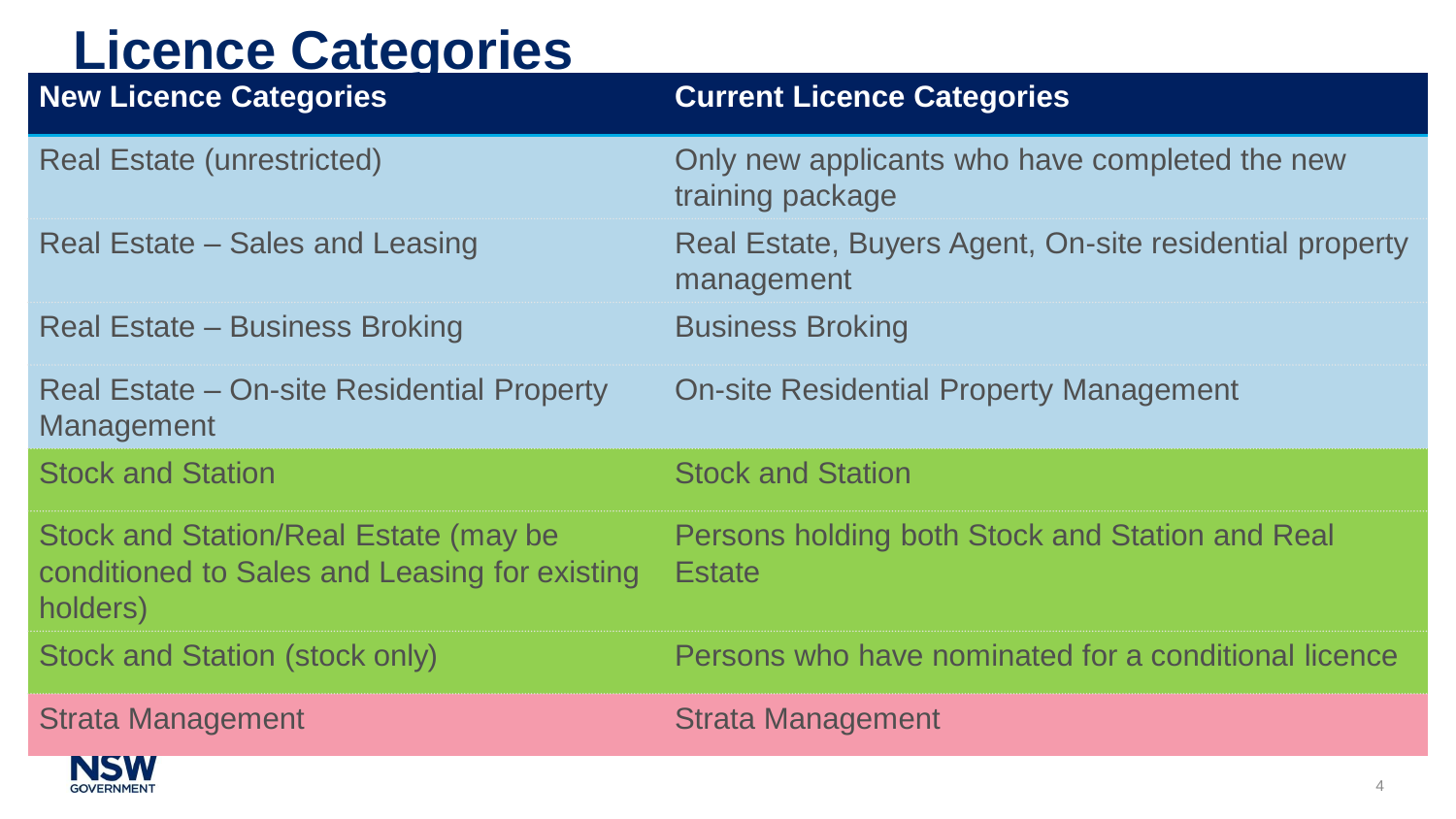# Professional pathway – new entrants



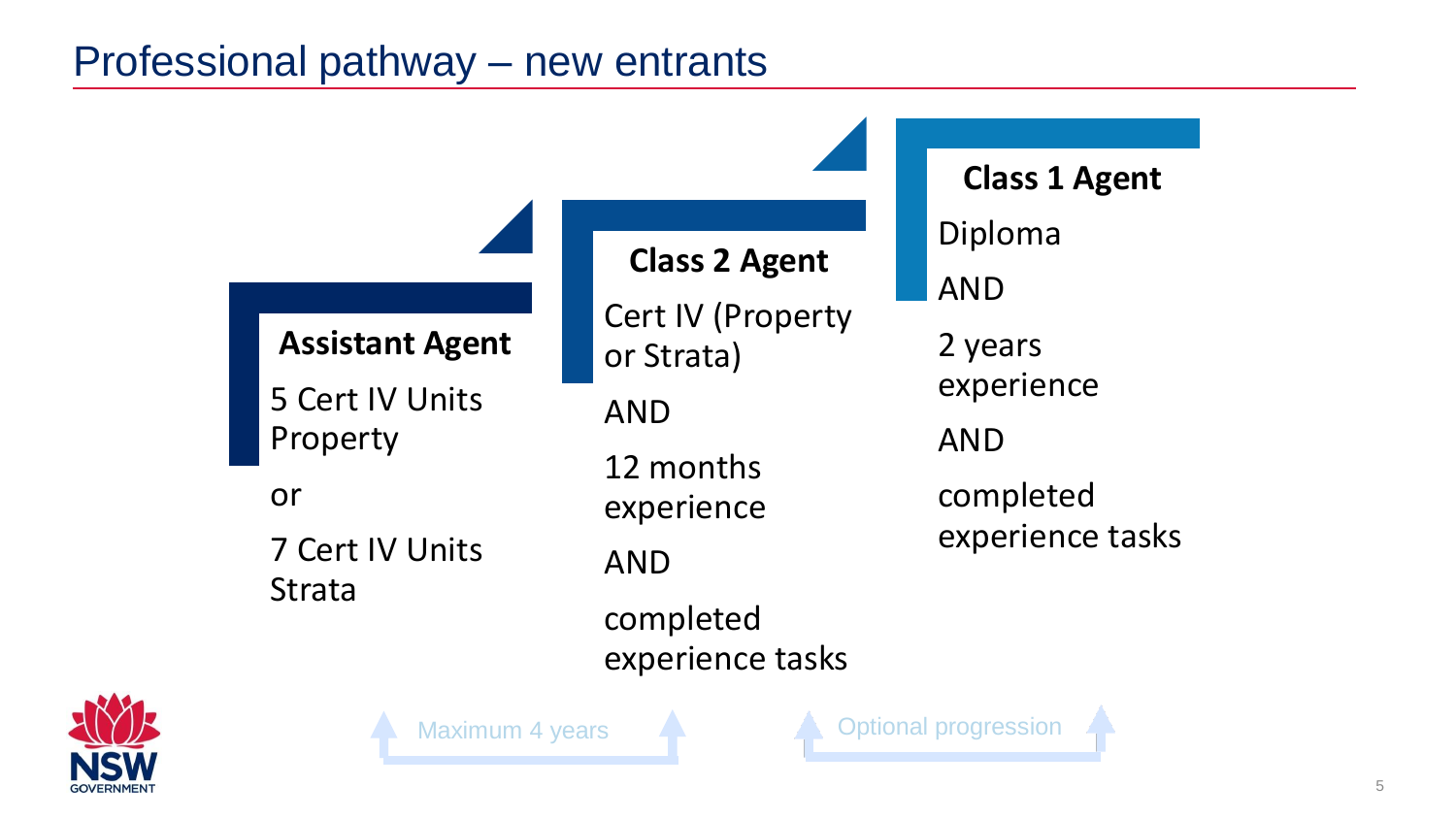# **Transition Arrangements**

| <b>Current Holder</b><br>(as at 23/03/20) | <b>New Licence</b>     | <b>How</b>                                                                                                                                                                    |  |  |
|-------------------------------------------|------------------------|-------------------------------------------------------------------------------------------------------------------------------------------------------------------------------|--|--|
| Certificate of<br>Registration            | <b>Assistant Agent</b> | Automatic. Current certificates will be end-dated to 23<br>March 2024. No additional fee.                                                                                     |  |  |
|                                           |                        | 'Opt in' for Stock & Station (Livestock only condition) –<br>renewable certificate                                                                                            |  |  |
| Agent                                     | Class 2 Agent          | Automatic. Licence is updated at next renewal                                                                                                                                 |  |  |
| Nominated Licensees in<br>Charge          | Class 1 Agent          | Nominated LiCs will transition automatically to a Class 1<br>No additional fee.                                                                                               |  |  |
|                                           |                        | A person who has held an agent's licence for at least 2<br>years qualifies and can apply to be granted a Class 1<br>agent's licence – only for first 12 months – fee applies. |  |  |

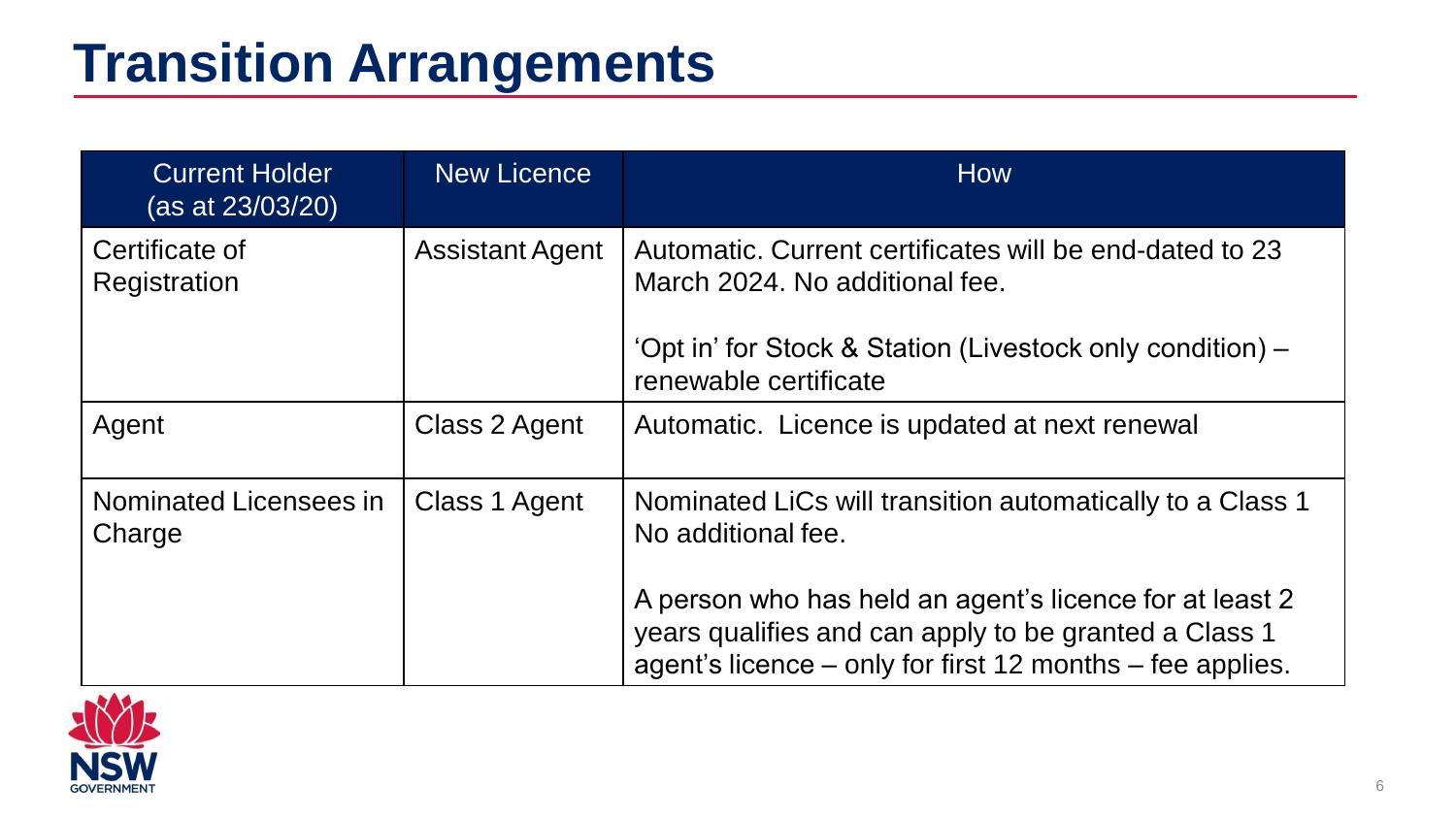# **Licence Duration and Fees – Real Estate**

Lifetime licence numbers

Retain current licence number

|                        | <b>New Application</b>   |         |         | Renewal   |         |         |
|------------------------|--------------------------|---------|---------|-----------|---------|---------|
|                        | 1 year                   | 3 years | 5 years | 1 year    | 3 years | 5 years |
| Class 2 Agent          | \$501                    | \$1061  | \$1621  | \$354     | \$914   | \$1475  |
| Class 1 Agent          | \$758                    | \$1393  | \$2028  | \$464     | \$1099  | \$1734  |
| Company                | \$1053                   | \$1725  | \$2434  | \$612     | \$1284  | \$1994  |
| <b>Assistant Agent</b> | $$285 - 4 \text{ years}$ |         |         | <b>NA</b> |         |         |

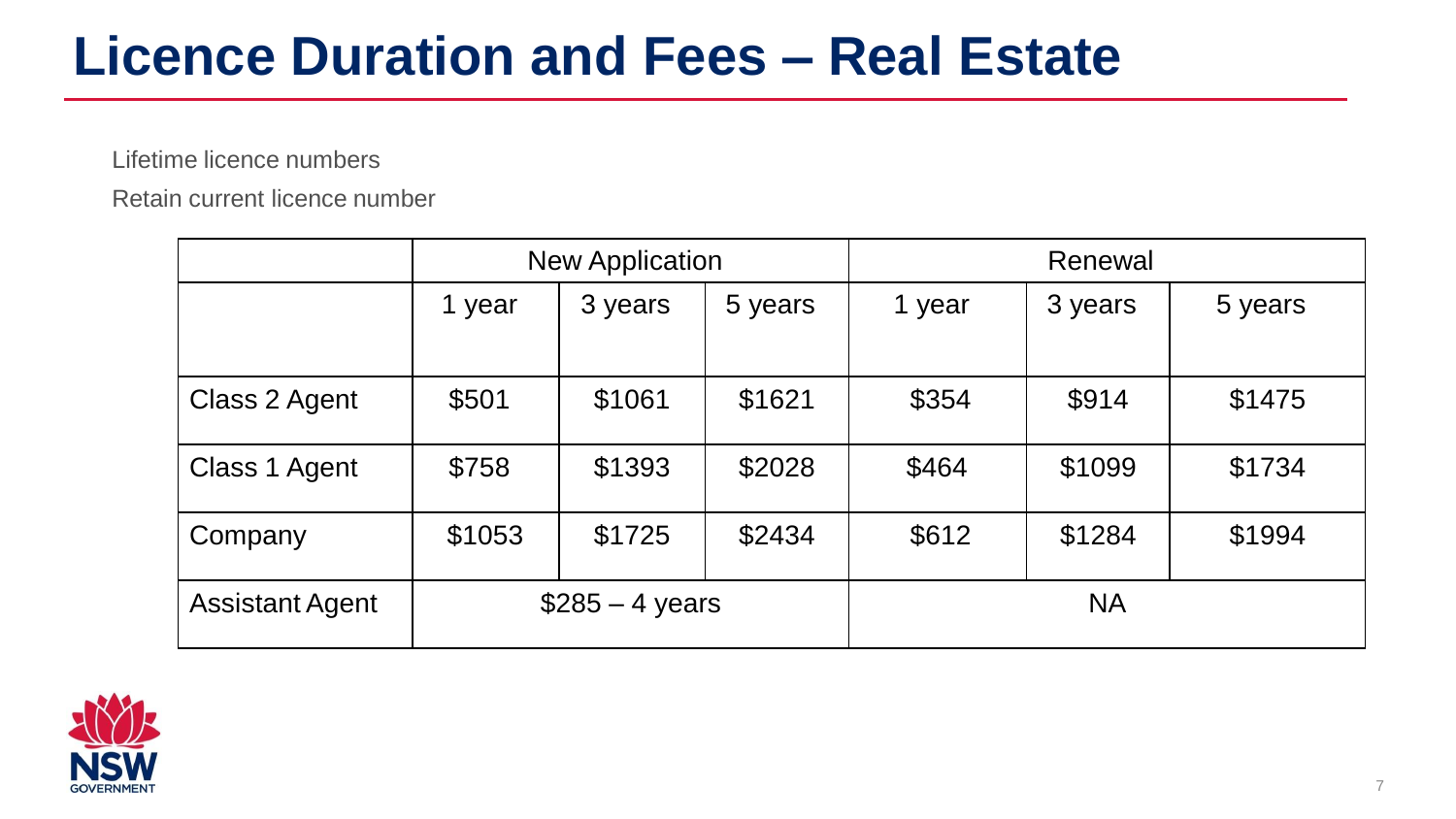# Key Changes – Roles



Cannot enter into:

- a contract for the sale of land;
- an agency agreement (includes sales agreement or property management agreement)
- a franchise agreement

Cannot authorise the withdrawal of money from the trust accounts

#### Cannot authorise the withdrawal of money from the trust accounts

Class 2 Agent

Class 1 Agent

A Class 1 Agent licence is required to be a nominated LIC.

Only the LIC can authorise the withdrawal of trust funds.

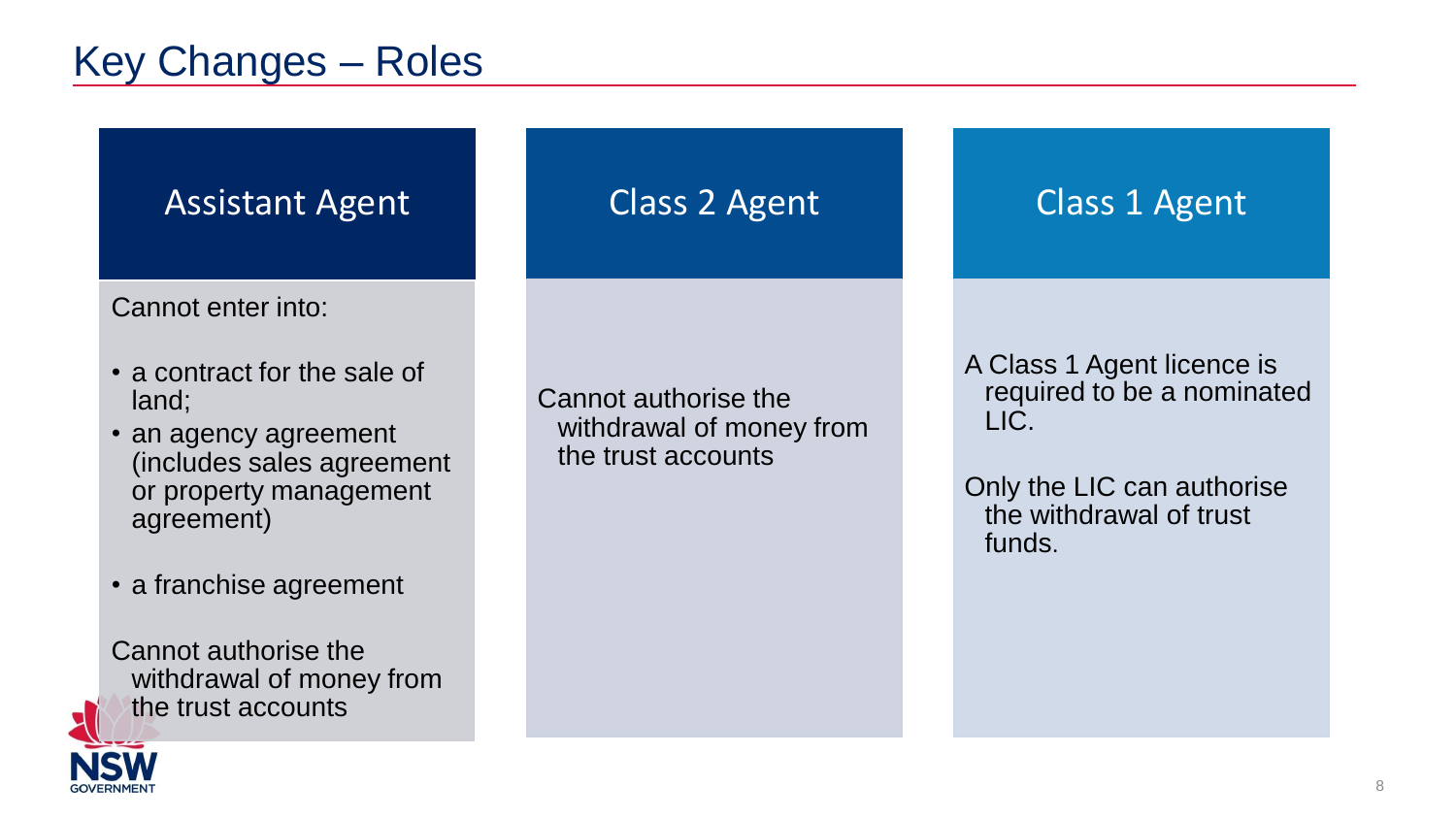### **Licensee in charge of the business** (S.31 of the Act)

Only a Class 1 Agent can be nominated as a licensee in charge (LIC) of a corporation, partnership or sole trader

Licensee in Charge is still a nominated position

The LIC may be in charge of multiple places of business – no longer required for every geographical location

Only the nominated LIC can authorise the release of money from a nominated trust account.

The LIC is still the primary person responsible for properly supervising the business and can be issued with a penalty notice if they fail to do so

A corporation must document how supervision and trust accounts will be managed.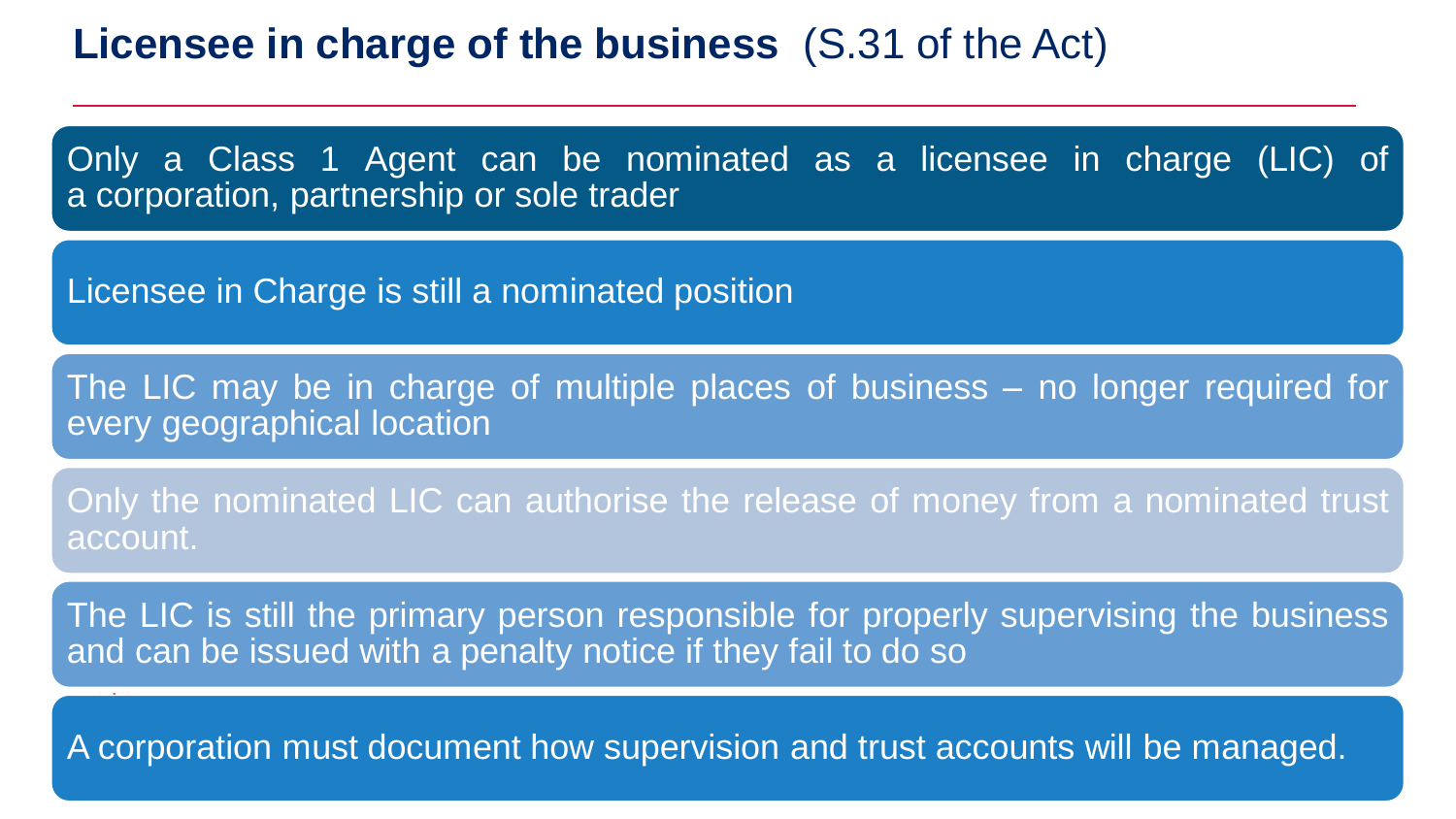# **Guidelines for the proper Supervision of the business**

The new Commissioner's Guidelines for the Proper Supervision of the Business of a Licensee under s32 of the Property and Stock Agents Act 2002 consolidate the requirements of the Underquoting Guidelines, Advertising Guidelines, Misrepresentation Guidelines, Fraud Prevention Guidelines and Supervision Guidelines.

Section 32(3) of the Act sets out three specific requirements concerning the licensee's duty to properly supervise a business. These requirements include the following:

- **To properly supervise employees engaged in the business,**
- **To establish procedures designed to ensure that the provisions of the Act and any other laws relevant to the conduct of the business are complied with,**
- To monitor the conduct of the business in a manner that will ensure as far as possible that those **procedures are complied with.**

The supervision guidelines apply to all licence holders under the Act, unless otherwise specified. The principal licensee and their nominated licensees in charge remain liable for breaches of the supervision guidelines.

The failure to comply with a requirement of the guidelines is a contravention of section 32, an offence which carries a penalty up to 200 penalty units (\$22,000) in the case of a corporation or 100 penalty units (\$11,000) in any other case upon prosecution.



 $\triangleright$  The new Guidelines have been published on the Fair Trading website.

https://www.fairtrading.nsw.gov.au/housing-and-property/property-professionals/working-as-a-property-agent/rules-of-conduct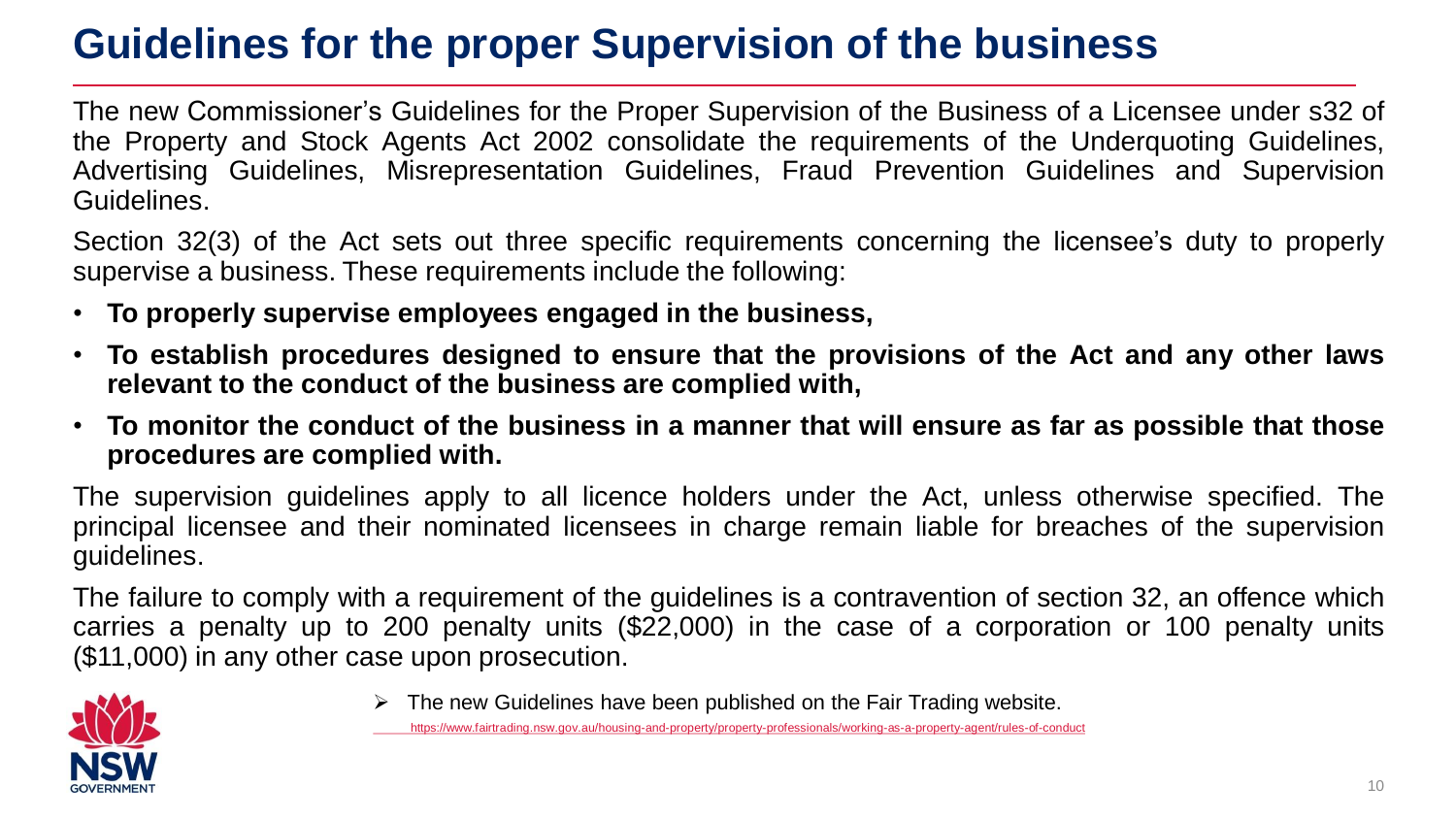# **Key Changes - Trust Accounts**

#### **Different General Trust Accounts required for Rental and Sales Money**

The licensee in charge of a business must ensure that there are separate trust accounts for rental money and sales money and that money from rentals and sales are paid into the appropriate accounts. (Schedule 1 Clause 22 of the Amendment Regulation)

#### **Rental money owing to a landlord to be paid at the end of each month**

The licensee in charge must pay rental money for each calendar month (less any authorised expenses) owing to a landlord under a residential tenancy agreement at the end of each calendar month, unless instructed otherwise by the landlord. (Schedule 1 Clause 20 of the Amendment Regulation)

 $\triangleright$  The Licensee in Charge is the only person who can authorise the release of money from the agency's trust accounts. This does not apply to the accounts of the owners corporation (strata).

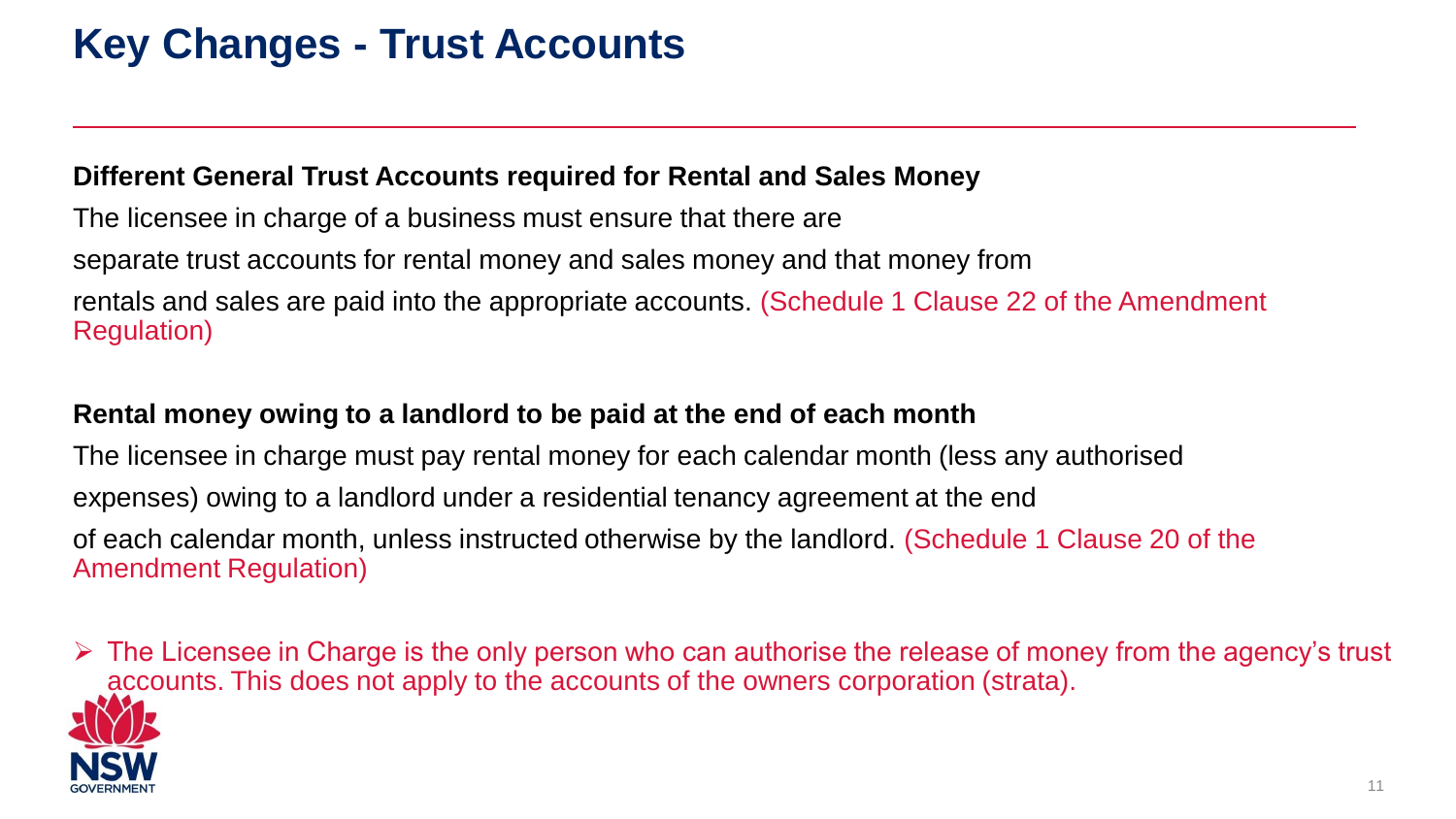The material facts an agent must disclose when inducing a person to enter into any contract or arrangement are:

- within the last 5 years the property has been subject to flooding from a natural weather event or bush fire
- the property is subject to significant health or safety risks
- the property is listed on the loose-fill asbestos insulation register
- within the last 5 years the property was the scene of a crime of murder or manslaughter,
- within the last 2 years the property has been used to manufacture, cultivate or supply prohibited drugs or plants
- the property is, or is part of, a building that contains external combustible cladding, and
	- there is a notice of intention to issue a fire safety order, or
	- a fire safety order has been issued requiring rectification of external combustible cladding, or
	- there is a notice of intention to issue a building product rectification order, or
	- a building product rectification order has been issued requiring rectification of external combustible cladding
- the property has a development application or complying development certificate application lodged for rectification of external combustible cladding. (S.54 of the Act)

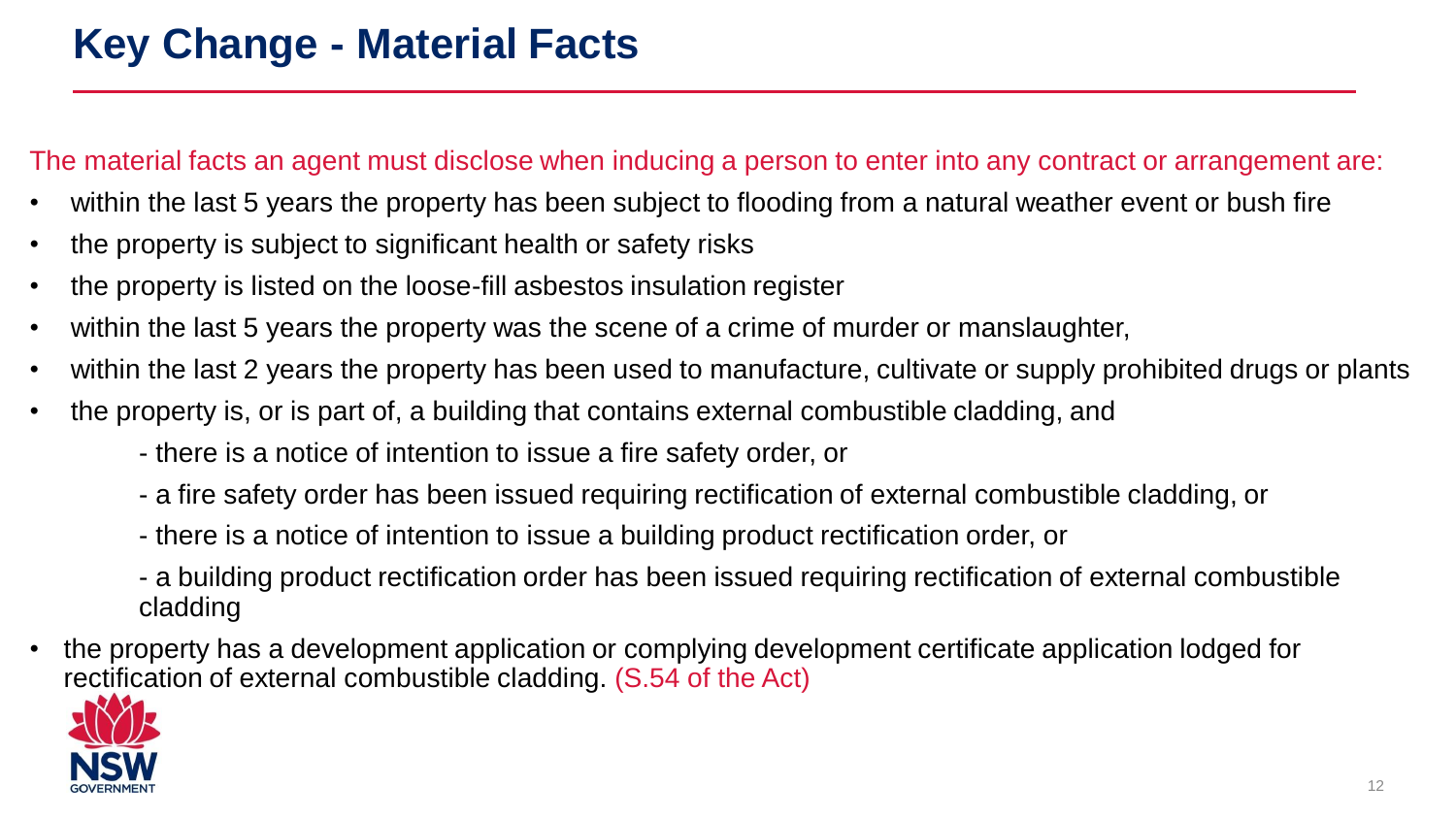# **Key Changes - Gifts and Benefits**

Licence and certificate holders must not accept gifts or benefits that may reasonably be considered to give rise to a conflict of interest.

This does not apply to:

- anything provided by the employer of the licence or certificate holder
- a gift in gratitude for services provided under an agency agreement
- anything that has a value that is less than \$60
- some circumstances relating to the provision of services by strata managing agents

Maximum penalty — 20 penalty units

(s. 53F Act; cl. 21 of the Reg)

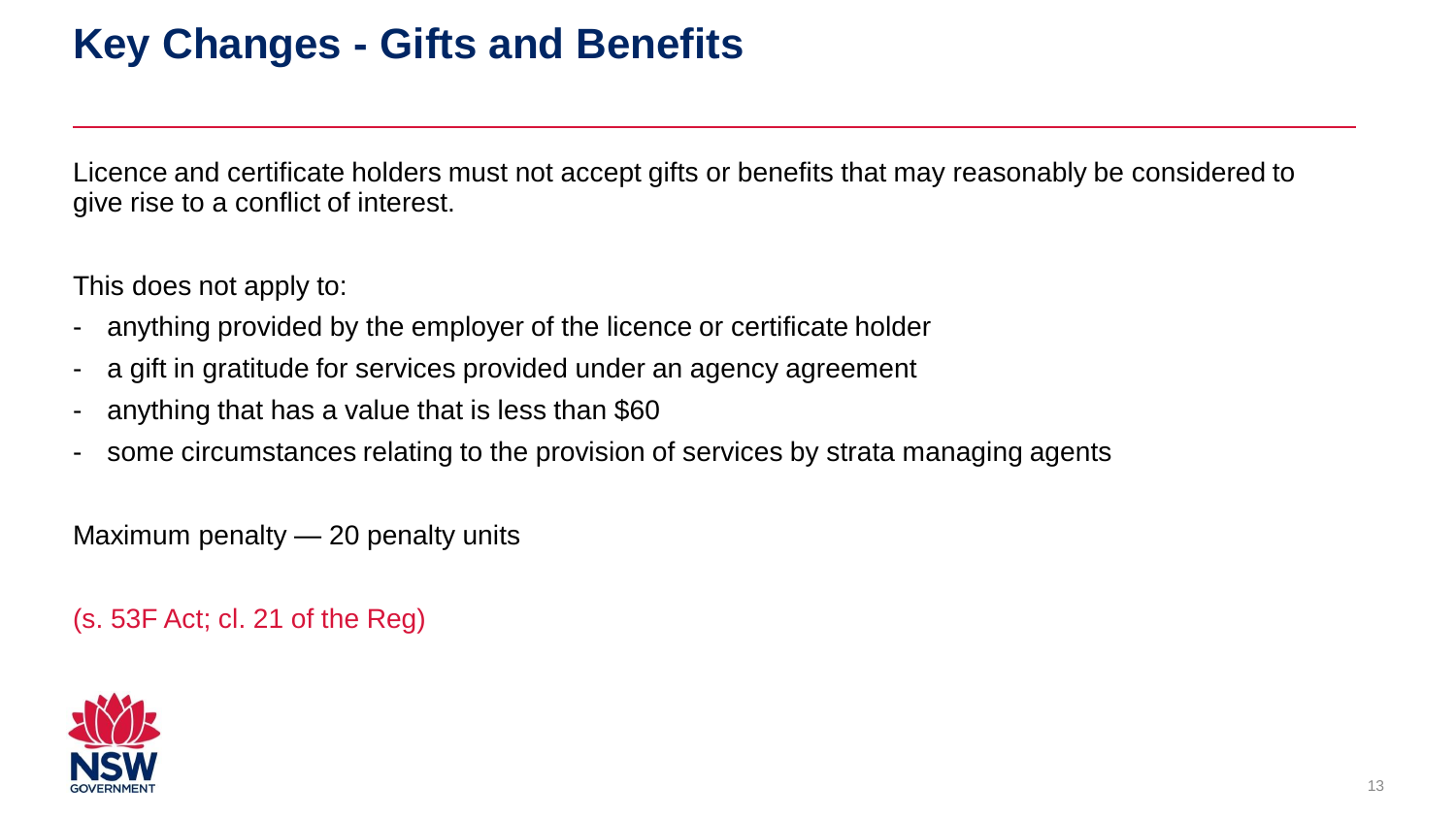## **Powers to suspend a licence or certificate**

A licence or certificate of registration can be suspended for a period of more than 60 days after a show cause notice is served if:

- the suspension relates to a failure to lodge an audit report in which case the suspension may be imposed until the audit report is lodged, or
- the grounds for disciplinary action are serious in which case the suspension may be imposed for a reasonable period required to investigate the matter.

(S.196 of the Act)

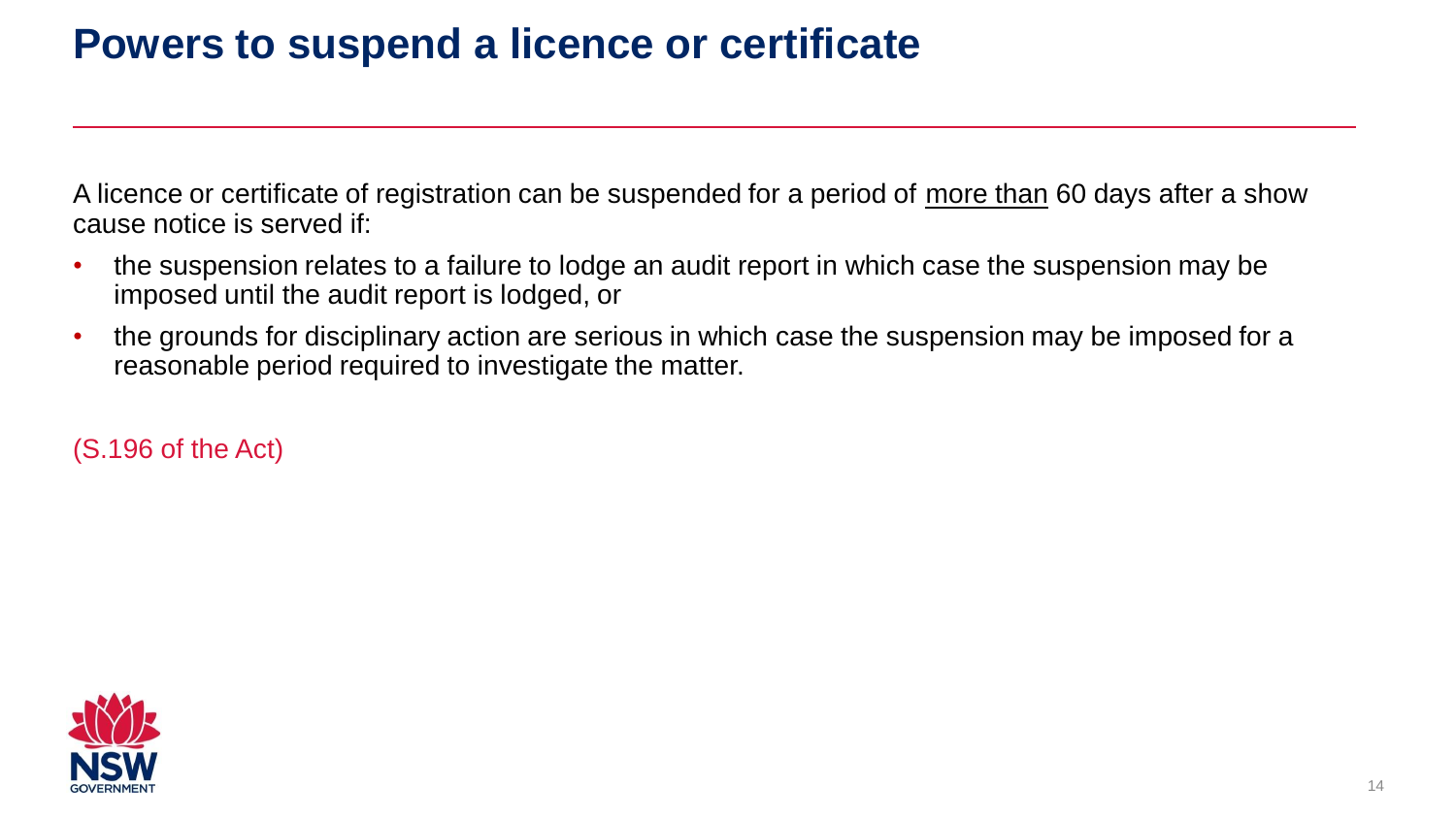# Continuing Professional Development (CPD)

### Assistant Agent

At least 3 units per year from Certificate IV. At least 18 units within 4 years of

the date of issue of the certificate of registration.

## Stock & Station

'Livestock only' Assistant Agents No CPD in the first year requirements

#### **CPD Delivery:**

#### Class 2 Agent

6 hours per year, consisting of:

- 3 hours compulsory topics
- 3 hours elective topics (RE and Strata only)

## Stock & Station - 2

3 hours per year, consisting of:

• 3 hours compulsory topics

### Class 1 Agent

9 hours consisting of:

- 3 hours compulsory topics
- 3 hours elective topics (RE & Strata only)
- 3 hours business related topics

### Stock & Station - 1

6 hours per year, consisting of:

- 3 hours compulsory topics
- 3 hours business related topics

• **Compulsory learning** topics can be delivered by an industry association, government agency or an entity approved by the Minister.



• **Elective learning** can be delivered by any provider in accordance with the outlined topics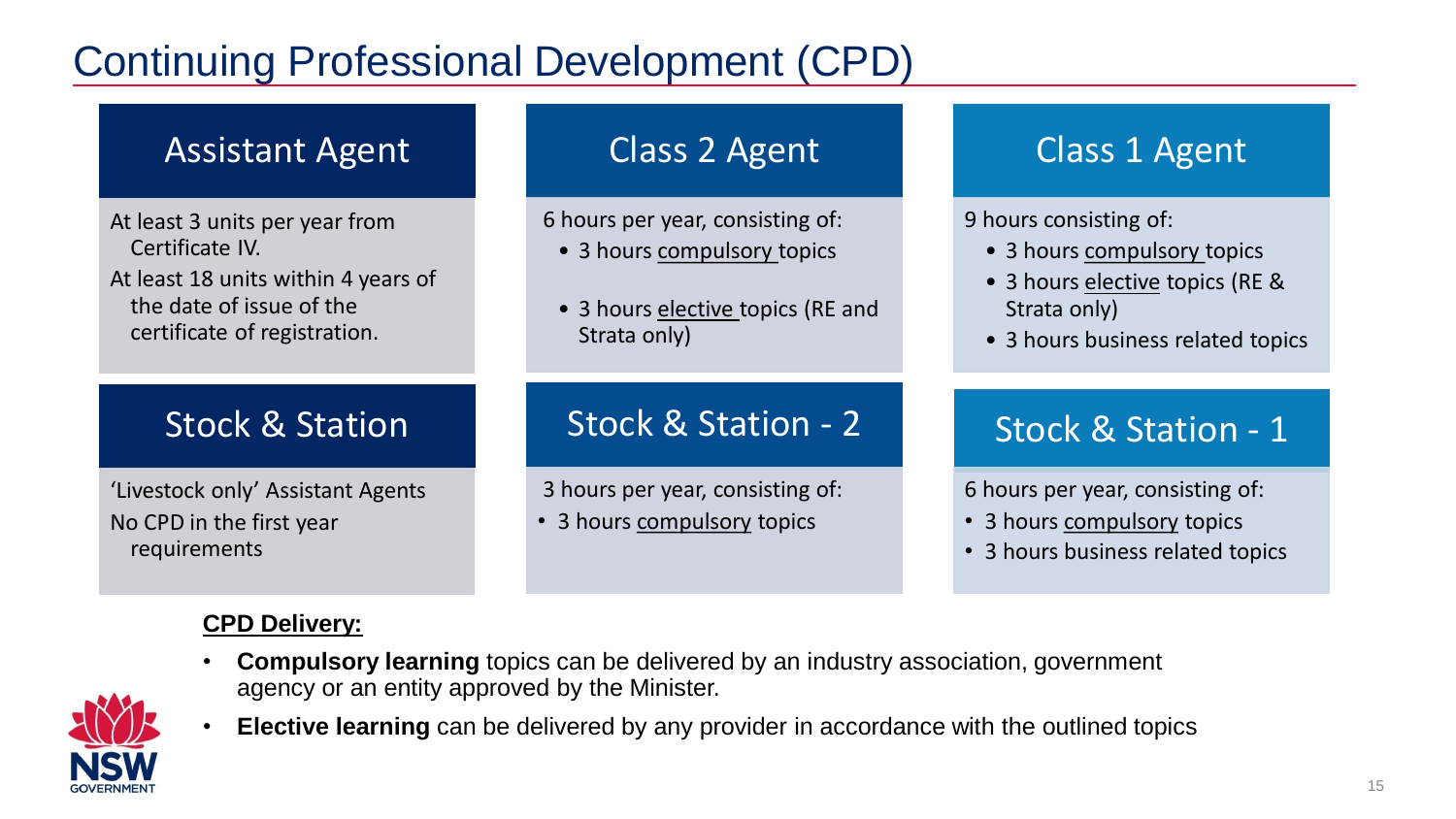# **FT Web Information**

Your licence and authorised functions

- Changes to requirements for a nominated licensee-in-charge
- Other important changes affecting your business
- Licence duration
- How do I change my existing licence to the new one?
- Applying for, renewing or changing my licence or certificate of registration What should I do to prepare for the changes?

Enquiries: 133 220